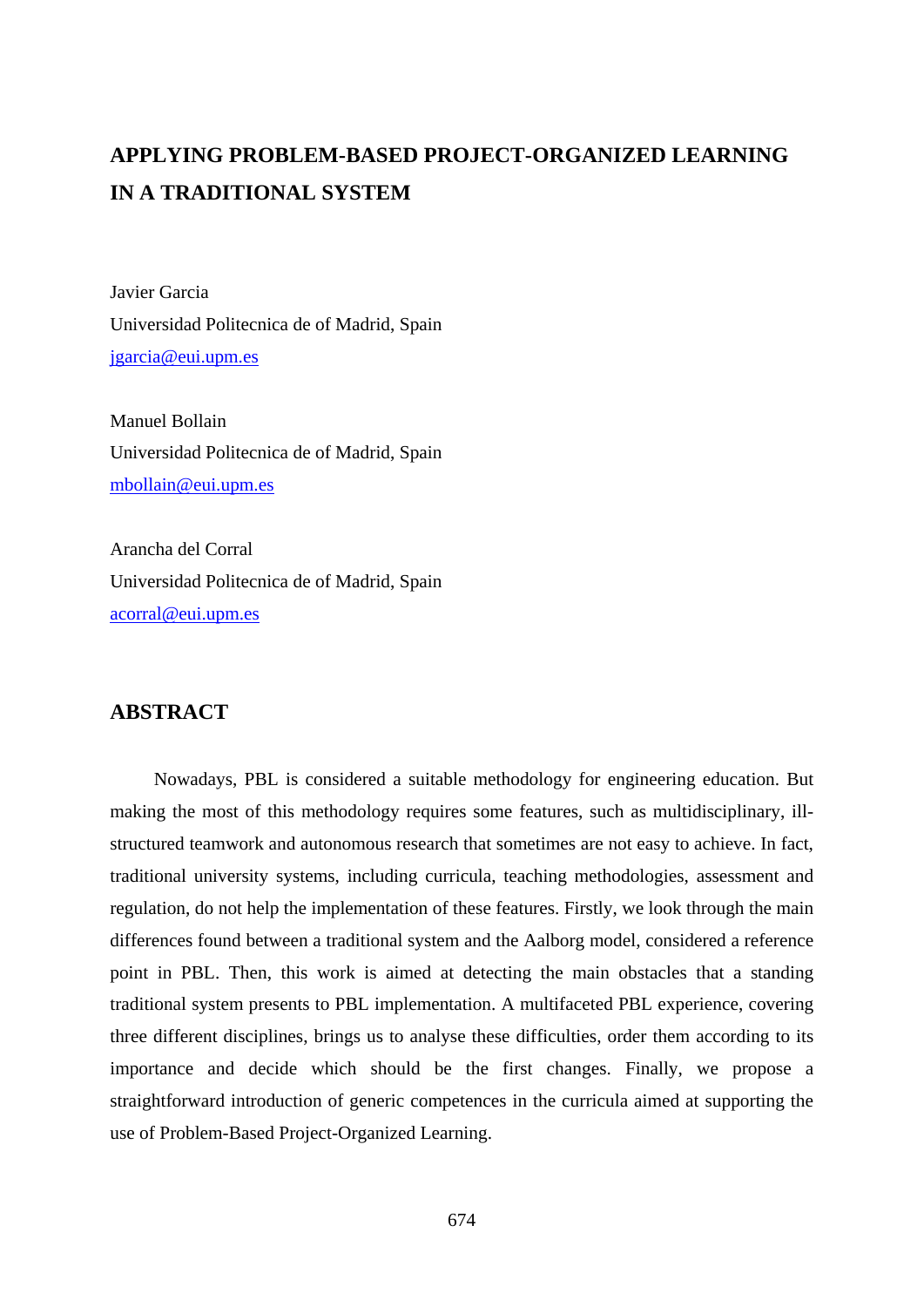# **INTRODUCTION**

The Aalborg Model (Barge 2010) describes a context where PBL in the central means of teaching-learning. It specifies the features that an organization should take into account to follow an approach to problem and project based learning similar to Aalborg University. This specification is divided into nine areas which cover the key dimensions of any university. This paper is based on experience at the Universidad Politecnica de Madrid (UPM). This university has a strong academic tradition. It is made up of 18 schools, it offers 41 degrees and has around 3300 teachers and more than 37000 students. It is a point of reference in architecture and engineering studies in Spain and around 5000 students graduate every year. Among the schools of the UPM, the Escuela Universitaria de Informatica (EUI) was chosen for including this experience. Recently, the EUI has started off two new degrees: Computer Engineering and Software Engineering. Both curricula are organized by semesters that contain around 5 subjects. EUI is composed by 6 departments which are in charge of designing and organizing a subset of the curricula subjects. Its main characteristics are: curricula organization by subjects, predominance of traditional lectures, use of traditional written assessment and predominance of individual student work against teamwork. Although we carried out several works to apply PBL in the academic curricula of the EUI, these experiences have been restricted to individual courses (Garcia *et al.* 2009). Consequently, the achievements obtained have been quite limited. During the year 2010, we have set out a new experience, where PBL is applied to a multidisciplinary context. More specifically, students carry out an ill-structured project that covers knowledge about three subjects: Requirement Engineering and Modelling (REM), Operating Systems (OS) and Statistics (St). These are three mandatory subjects out of five that constitute the third semester of the Software Engineering degree. The purpose of this experience was to achieve a larger number of PBL benefits than in previous experiences. In particular, we want our PBL course to be Multifaceted, Ill-Structured and based on Teamwork and Autonomy.

This study, applying the above mentioned methodology in a traditional frame, is aimed at detecting the main obstacles that a standing traditional system presents to PBL implementation. Then, these difficulties are analysed and ordered according to importance and this leads us to decide which should be the first changes to be introduced in our system. In next section, we highlight the main differences that we find between the Aalborg model and the UPM traditional model. Following this, the multidisciplinary PBL experience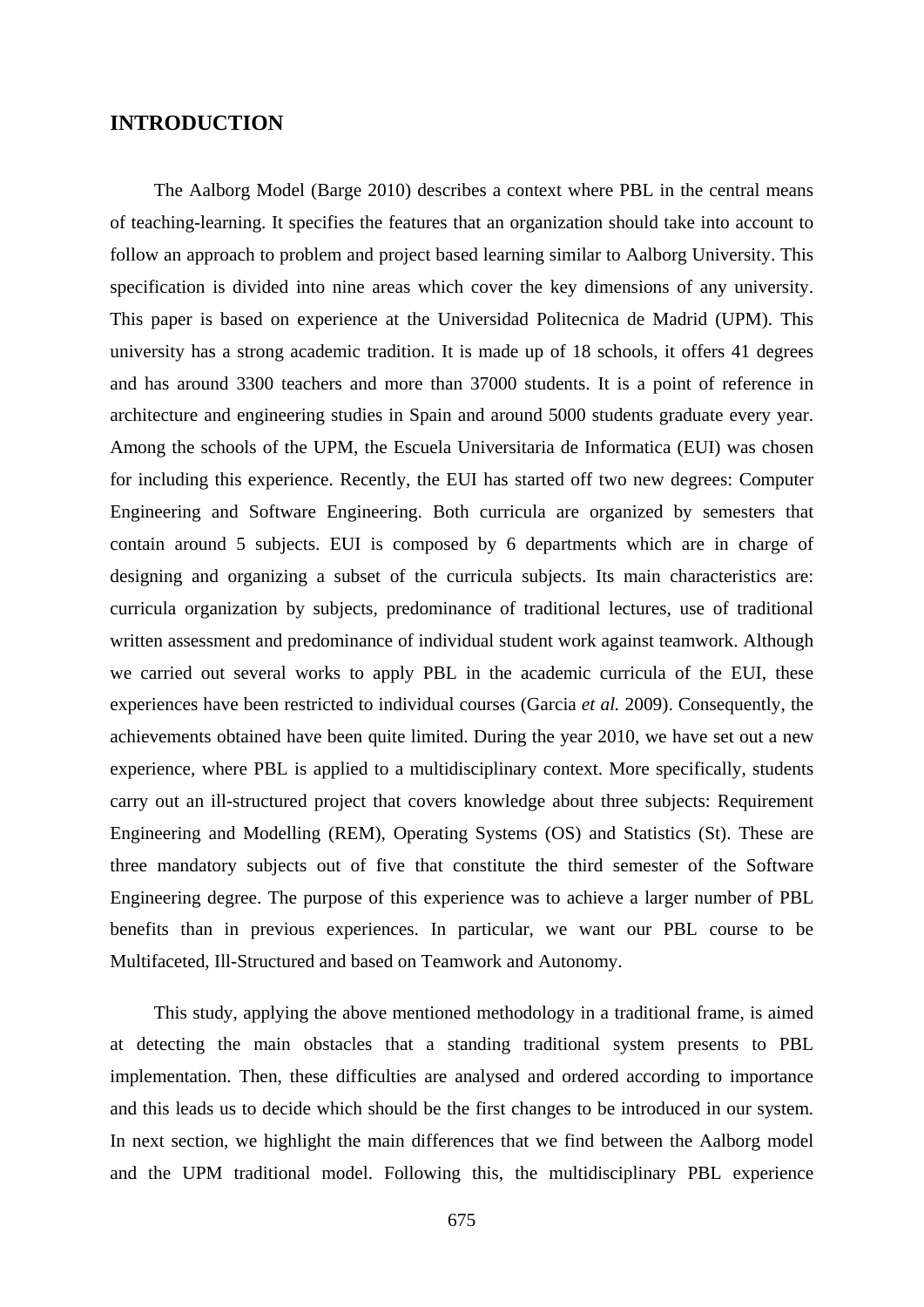provided in the year 2010-2011 will be described. Then, we present some results obtained in reference to academic performance and students´ response. In addition to this, we point out the most important deficiencies that have been detected in the traditional structure when an active learning methodology such as PBL is implemented. Finally, we deal with the issue of introducing PBL into an educative system with strong standing traditions.

## **Traditional system vs. Aalborg PBL model**

The UPM establishes some general academic regulations. It has recently published the Modelo Educativo UPM (UPM 2009), an extent document which describes the challenges and changes that this University should carry out in order to adapt it to the new European university context. It gives a large number of proposals to foster these changes. On the other hand, departments are in charge of organizing the teaching activities and evaluation of a subset of subjects. This way, each department decides the teaching and assessment regulations. In some cases, subjects have a great autonomy to organize contents and methodologies, although continuous efforts are made to improve coordination among subjects. Table 1a highlights some relevant aspects of the Aalborg model related to 6 of the areas included in this model. In contrast, Table 1b describes the main characteristics of the traditional EUI Model related to the same areas.

| <b>Educational Vision</b>                                                           |  |  |  |  |
|-------------------------------------------------------------------------------------|--|--|--|--|
| Systematic framework for PBL approach. Ongoing commitment to its central principles |  |  |  |  |
| Problem/wonderings orientation                                                      |  |  |  |  |
| Multifaceted projects                                                               |  |  |  |  |
| Students make relevant decisions to complete the project                            |  |  |  |  |
| Integration of theory and practice                                                  |  |  |  |  |
| The institution has adopted learning objectives specific to the PBL approach        |  |  |  |  |
| Team-work based                                                                     |  |  |  |  |
| Students demonstrate understanding of framework and are prepared to identify and    |  |  |  |  |
| articulate the strengths                                                            |  |  |  |  |
| Curriculum                                                                          |  |  |  |  |
| Credit-bearing academic work that introduces students to PBL and scaffold skills    |  |  |  |  |
| Balance of orientation courses, study courses and project-related courses. Project  |  |  |  |  |
| supported by specific courses                                                       |  |  |  |  |
| Students' project work comprise at least 50 percent of their academic credits       |  |  |  |  |
| Assessment                                                                          |  |  |  |  |
| Students' group project work stands as the main assessment method                   |  |  |  |  |
| Forms of both formative and summative assessment are used                           |  |  |  |  |
| Students' academic work is assessed according to clearly documented policies and    |  |  |  |  |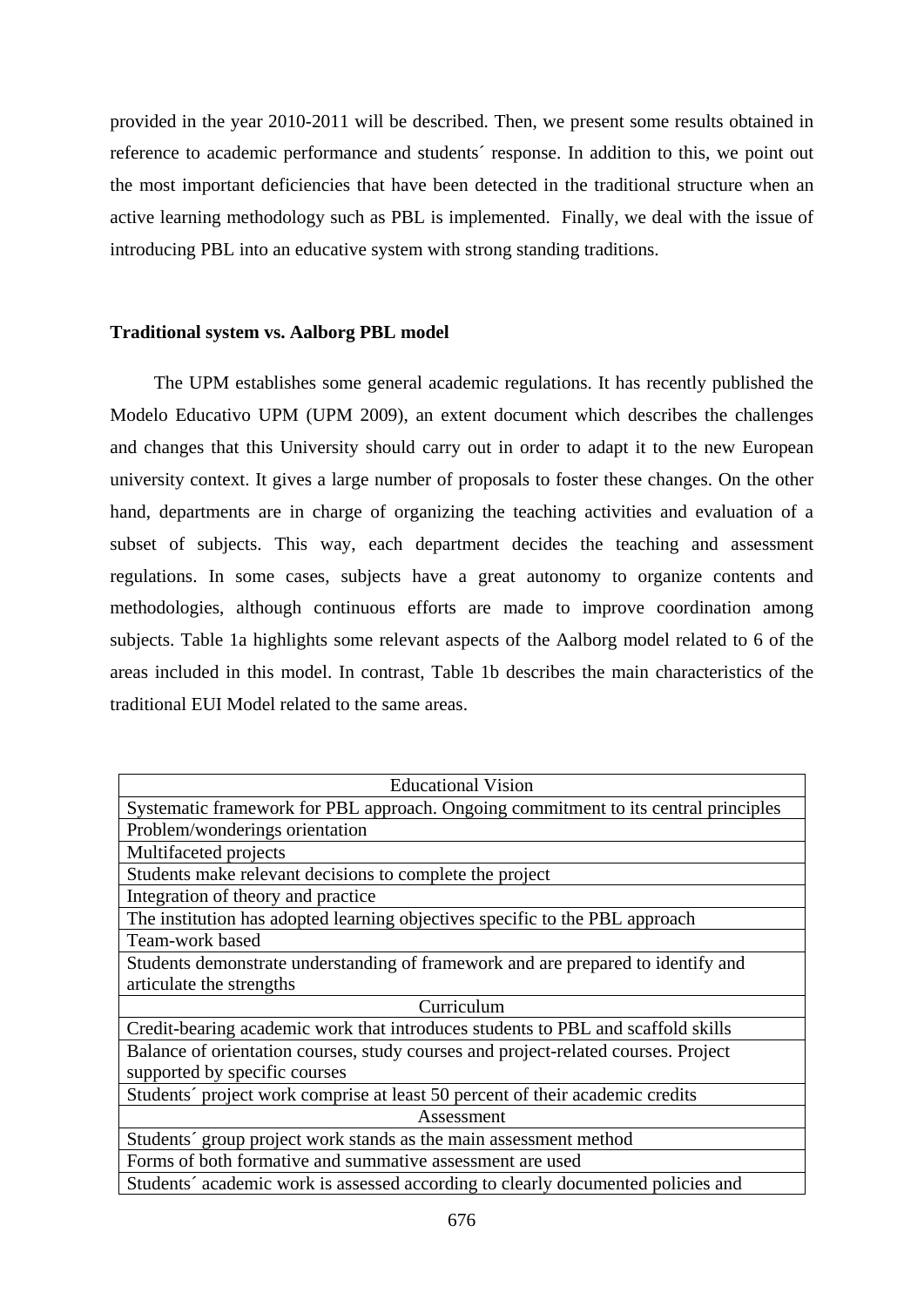procedures and learning objectives

Students receive appropriately differentiated individual grades for their contribution to the project

Faculty

Faculty member demonstrate a clear understanding of and commitment to the PBL model Faculty members have been introduced to the theoretical framework

Faculty are directly involved in the development and maintenance of program curricula Faculty members demonstrate ability to incorporate best practices in supervising and advising student project groups

The institution has established the maximum of groups one faculty member is able to effectively serve as primary supervisor for in one team

Students

Students are able to identify the way in which the PBL approach shapes their academic work

Students demonstrate strong project management skills and collaborative work

Students play a meaningful role in the administration of degree programs. They

participate in curricular development and implementation, term themes, course offering **Resources** 

The institution deploys resources in ways that consistently support the PBL educational approach

Each group is provided with its own private or semi-private work space

Classroom and laboratory space are provided as required by study courses and project courses

Materials required for completion of project work are provided for groups

The institution maintains an appropriate array of operational and modern technological resources. Resources which facilitate the collaborative work of project groups are central

Table 1a. Aalborg Model Abstract

| <b>Educational Vision</b>                                                                   |  |  |  |  |
|---------------------------------------------------------------------------------------------|--|--|--|--|
| Students follow a number of independent subjects during the term                            |  |  |  |  |
| Each subject consists of a number of theoretical credits (50%) and practical credits (50%)  |  |  |  |  |
| Traditional lectures predominate over other teaching methods, although new                  |  |  |  |  |
| methodologies, such as oral presentations or case study have been incorporated to           |  |  |  |  |
| complete teaching activities.                                                               |  |  |  |  |
| Topics of practical tasks usually consist of well-defined tasks and are restricted to those |  |  |  |  |
| matters studied in the subject                                                              |  |  |  |  |
| Individual student work has more weight than teamwork in the final mark                     |  |  |  |  |
| 15 generic competences are specified in Software Engineering degree. Nevertheless,          |  |  |  |  |
| there is not a specific plan to reach them. Each subject chooses a subset of generic        |  |  |  |  |
| competences and tries to promote them                                                       |  |  |  |  |
| Students do not receive specific information or explanation about teaching-learning         |  |  |  |  |
| methodologies                                                                               |  |  |  |  |
| Curriculum                                                                                  |  |  |  |  |
| There are not specific credits for teaching about generic competences                       |  |  |  |  |
| All courses are matter oriented and students register for them independently                |  |  |  |  |
| The subject work is focused on reaching objectives related to a particular discipline       |  |  |  |  |
| Assessment                                                                                  |  |  |  |  |
| Individual assessment predominates over group work                                          |  |  |  |  |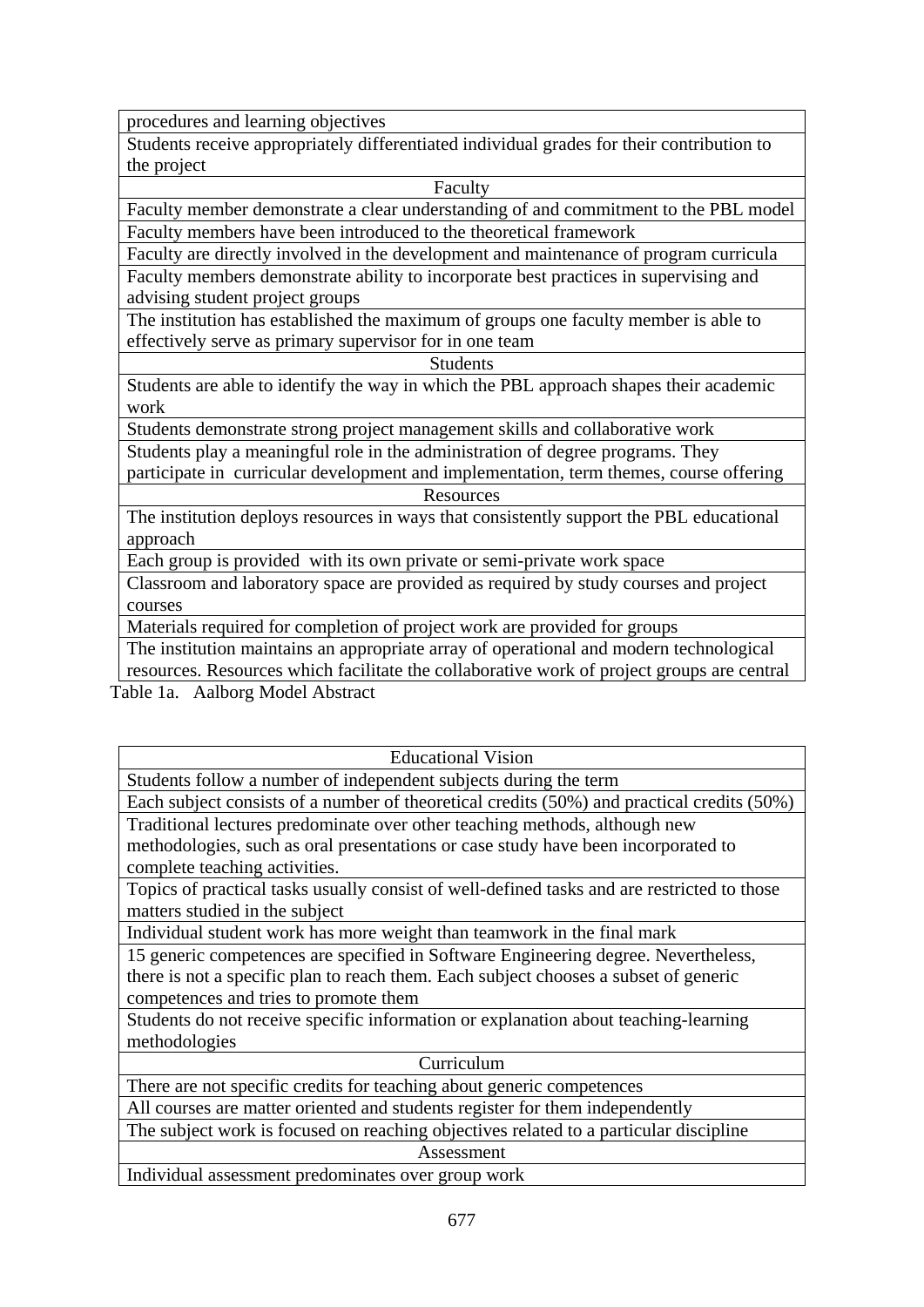Teachers are not in the habit of using formative evaluation

Subject assessment is aligned to subject specific learning objectives

When group work is used, specific method to assign individual grades according to their contribution are not used

Continuous evaluation has been incorporated in the new curricula over the last years. The assessment method is based on written tests.

Faculty

UPM foster the setting-up of educational innovation groups to engage teachers in new methodologies

UPM supports educational innovation projects to introduce the use of new methodologies Some crash courses about educational methodologies are organized

Teachers are members of executive organisms where important decisions about curriculum are taken

Every teacher is in charge of one or several classes in which academic activities are carried out. This way, a teacher is responsible for teaching and assessing every student in those activities related with a subject

In the case of compulsory subjects, there is an average number of 40 students per class. **Students** 

There is a representation of students in each executive institution. This way, they participate in academic organization

Students are not introduced in teaching-learning methodologies

Regarding project development, students take a course about Project Management in the Software Engineering degree, where they acquire knowledge about project development. However, we cannot assert that they acquire long experience about this ability until the final semester, when they have to develop a final degree project

## **Resources**

There is a Computational Centre where students can use some rooms at their convenience. Other rooms are dedicated to teacher-leaded sessions.

Departments have specialized laboratories to carry out practical sessions. In this case, laboratories have restricted opening hours, and there is no habit of using them at student convenience

Library has rooms dedicated to teamwork, student teams have not semiprivate spaces

Most of the subjects have Moodle platforms which offer learning material and some basic collaborative tools

Table 1b. Traditional EUI Model Abstract

All in all, we could conclude that the adaptation to the European Space of Higher Education points out the need of introducing new methodologies and it has produced the incorporation of some new practices. Nevertheless, there is still a predominance of traditional education and assessment. These features are widespread among most schools in the UPM.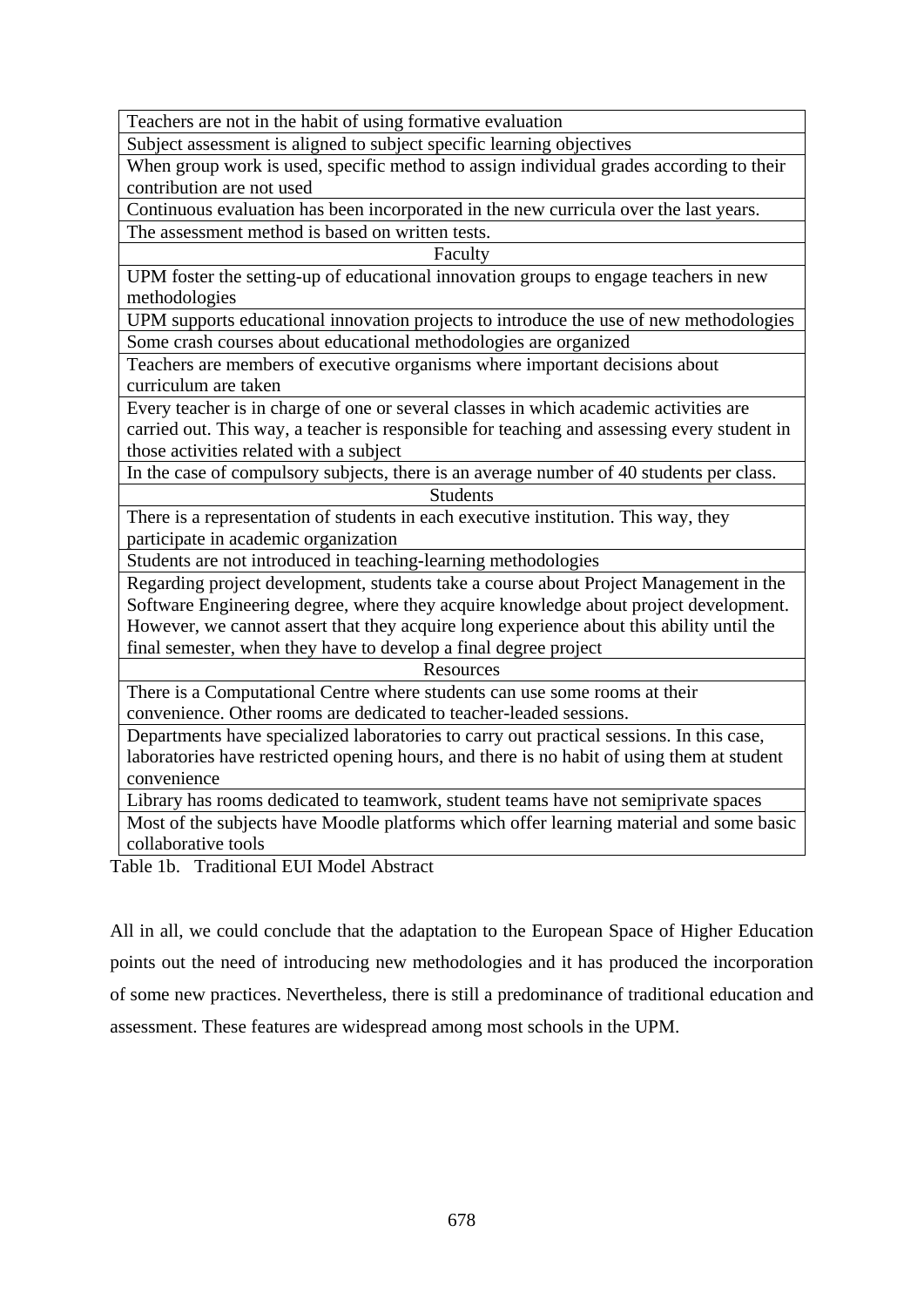#### **Method: The multidisciplinary PBL experience**

As we have previously described, we carried out several projects to apply PBL in individual courses. In this experience, PBL is applied into a multidisciplinary context where students carry out an ill-structured project that covers knowledge about three subjects: REM, OS and St. Our purpose was to achieve a larger number of PBL benefits than in previous experiences, covering the main characteristics of problem-based learning (de Graaff *et al.* 2003). In particular, we established four specific goals: to make students: a) deal with illstructured problems, b) develop a multifaceted project, c) improve their teamwork skills, and d) reach more autonomous work. REM, OS and St are three mandatory subjects out of five that constitute the third semester of the Software Engineering degree. Students registered independently in each one of these subjects, therefore, only students who were registered simultaneously in the three subjects could participate in the development of the project. These students attended a special theory class in OS and REM, where lessons were aimed at supporting the project. On the other hand, St followed the usual lessons. The topic given to the students was related to an ill-structured problem. More specifically, students had to develop a study to compare two operating systems, Linux and Windows, from the performance point of view. To reach this goal, they had to specify formally the system requirements, carry out a software benchmark and develop a statistical analysis to explain the results. Before starting the project, students followed a two-session seminar about teamworking, project development and problem solving. The project was carried out by groups of four students for fifteen weeks. Students of the three disciplines were required to implement a solution. The project was divided into three phases. Each subject has one two-hour laboratory session per week. REM and OS sessions were dedicated to project development. This way, teachers of both subjects have a close monitoring of student work. Statistics laboratory sessions were dedicated to practical tasks related to subject disciplines. In this case, students attended teacher office hours to consult about project technical doubts. Also, the OS teacher had a twenty-minute individual meeting with every group every fifteen days. These meetings were focused on helping students to solve problems related to general orientation and scheduling of the project. As far as assessment is concerned, each phase had a preliminary evaluation in order to give feedback to the students prior to the final submission. Each project phase gave three grades corresponding to each one of the three subjects. The project had different value in the final grade of every subject: 60% in REM, 50% in OS and 20% in St. The complementing grades were evaluated individually in every subject through written tests.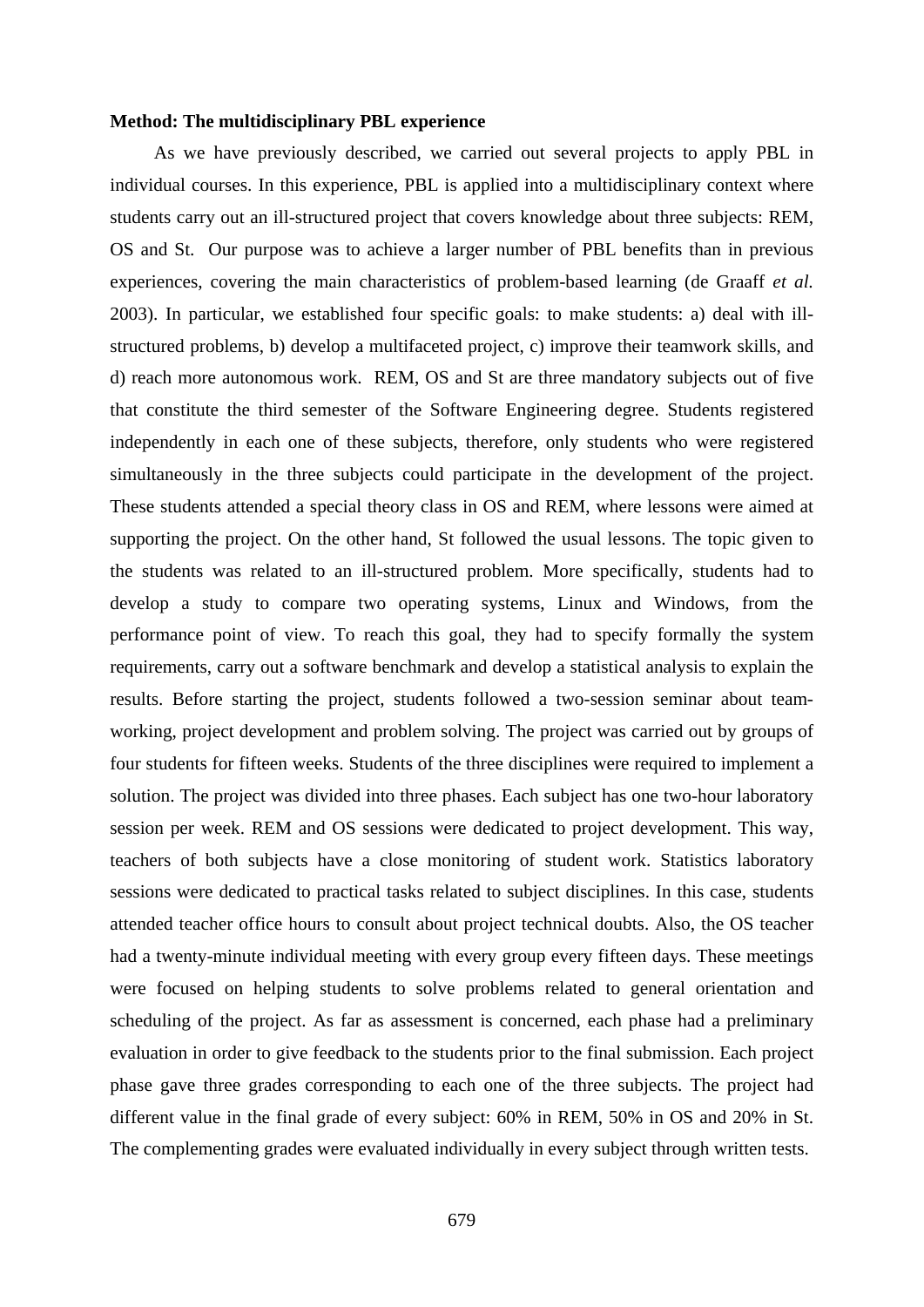Now we describe the sources of information that have been used in the study to gather information.

(1) At the end of the term we did a five-point Likert scale survey to obtain the students' opinion on the usefulness of different aspects such as subject organization, kind of project developed, assessment and resources.

(2) The report that students should hand in at the end of every project phase included several questions about the procedure. Among them, we have analyzed the number of work hours and a description of the main difficulties that students had found.

(3) Teachers took advantage of individual meetings with every student team to take directly their opinion and explanation about their decisions.

(4) Two tests were used in order to measure generic competences: the Team Work Behaviour Questionnaire (TWBQ) (Tasa *et al.* 2007) and the Problem Solving Inventory (Heppner 1988), which were filled in by the students at the beginning and at the end of the term. TWBQ test has two parts: one in which students have to assess their own ability, TWBQ (Self), and another in which they assess the ability of the group as a whole, TWBQ (Others). In each item (statement), participants have to evaluate the statements on a 7 points Likert-type scale  $(1=$ not at all; 7 = very much). The purpose of the PSI test is to assess the students´ perception of their own problem-solving behaviours and attitudes. Participants have to evaluate each item (statement) following a 6-point Likert-type scale (1= Strongly Agree; 6 = Strongly Disagree).

(5) At the end of the term, students have to fill a survey elaborated by the UPM, which consists of 17 questions about the teachers and the subject. For this study we have analysed 4 questions: "I have improved my starting level, regarding the competences established in the course", "The teacher assistance is effective to learn", "The volume of contents and tasks included in the learning activities is proportional to the credits attached to this subject", "The assessment method shows relationship with the kind of tasks that are developed". This survey follows a Likert scale of 6 points (1=strongly disagree, 6=absolutely agree).

(6) Figures related to participation of EUI teachers in Innovative Education Groups and Innovative Education Projects.

(7) Opinion and conclusions of the teachers that have participated in this experience, which were gathered in a meeting at the end of the term.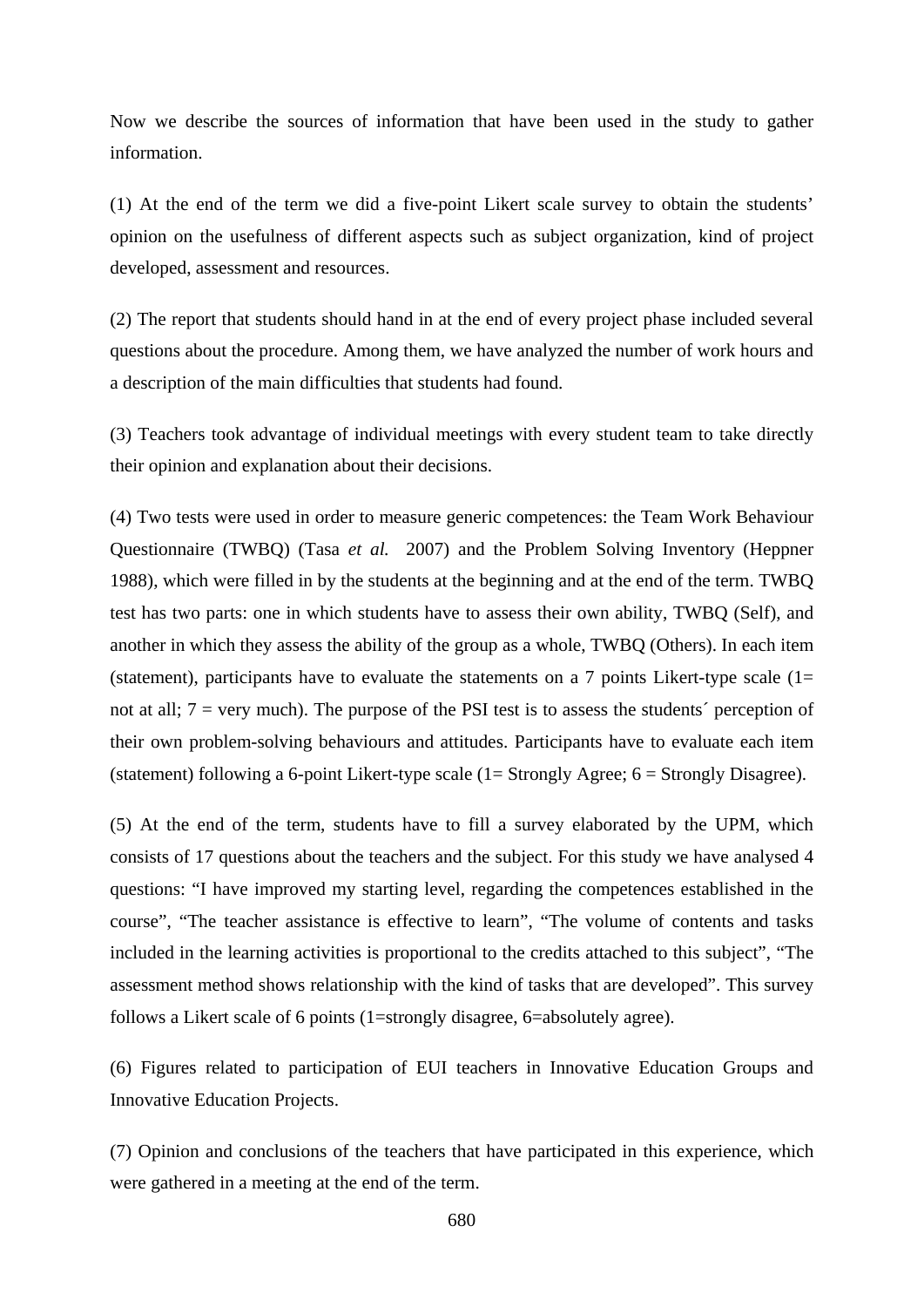### **Results**

First of all, we would like to highlight some administrative issues that directly affected this experience. The first intention was to have all students who participated in this experience included in a specific group. Nevertheless, as we have described previously, REM, OS and St are individual subjects in the curriculum, and students register for each one independently. Students are free to choose the group according to their time-table preferences. These facts, along with some problems with registration software did not allow us to include all students who were going to participate in this experience in the same group. Eventually, the student participation in the PBL experience was voluntary.

**Students:** Regarding the information described in point (1), students who followed the PBL course gave a good opinion about learning by development a project, obtaining an average mark of 5.5 over 7 points. Although the best valued aspects were the continuous evaluation system against the traditional final exam (6.3) and the lectures used to support the project (6.2). On the other hand, the difficulties described by the students in the information included in the reports, point (2), were arranged in the four categories displayed in Table 2. This table shows the percentage distribution of these kinds of difficulties related with the two first phases of the project. These data have been complemented with the same measures taken during the year 2009-2010 in an Operating System course based on PBL as well. The figures show that students find more difficulties that are linked to dealing with unknown information at the beginning. On the other hand, in subsequent phases their attention is mainly focused on technical problems.

| Kind of difficulties                          | 2010-2011 |         | 2009-2010 |         |
|-----------------------------------------------|-----------|---------|-----------|---------|
|                                               | Phase 1   | Phase 2 | Phase 1   | Phase 2 |
| a-Scheduling and approaching the problem      | 16.6%     | 11%     | 4%        | 10.1%   |
| b-Looking for and dealing with unknown topics | 58.3%     | 9%      | 68%       | 40.5%   |
| c- Technical and specific problems            | 8.3%      | 70%     | 28%       | 48.6%   |
| d-Lack of resources                           | 16.6%     | 10%     | 0%        | 0%      |

Table 2. Kind of difficulties found by students

As far as UPM survey is concerned (5), Table 3 displays the results of the four questions selected for this study. First column shows the appraisal related to OS group that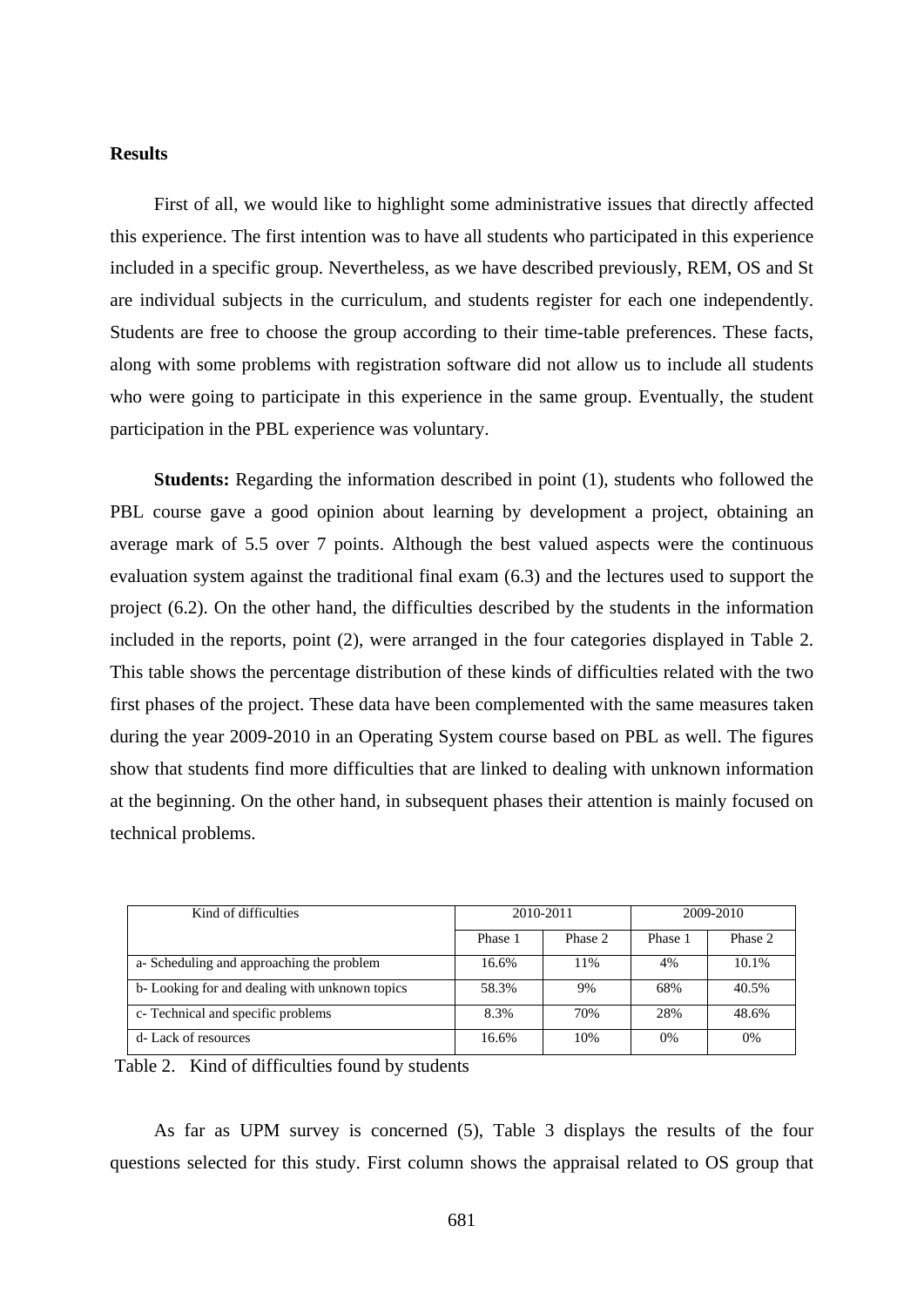followed the Multifaceted PBL course, whereas the second and third columns correspond to the average range of the remaining OS groups (which followed traditional lectures) and all the subjects of the school. Whereas there are not significant differences in questions c and d, PBL shows better scores in questions related to student improvement and teacher assistance.

|                                                                                                                                    | <b>PBL OS</b> | Not PBL   | School |
|------------------------------------------------------------------------------------------------------------------------------------|---------------|-----------|--------|
|                                                                                                                                    | group         | OS groups |        |
| a-I have improved my starting level, regarding the competences established in the                                                  | 4.60          | 4.12      | 4.32   |
| course                                                                                                                             |               |           |        |
| b- The teacher assistance is effective to learn                                                                                    | 4.85          | 4.14      | 4.28   |
| c- The volume of contents and tasks included in the learning activities is proportional<br>to the credits attached to this subject | 4.08          | 3.83      | 4.13   |
| d- The assessment method shows relationship with the kind of tasks that are developed                                              | 4.28          | 4.34      | 4.35   |

Table 3. UPM survey

Teachers could gather some interesting opinions of students during the individual meetings (3). Among them, students showed some initial doubts about the convenience of following the multifaceted PBL alternative. The main reasons seemed to be that they do not feel sure about the difficulty of the work that they had to carry out and the low weight of the project in Statistics. Moreover, they perceived the lack of organization described above. These facts, along with the voluntary participation above mentioned, resulted in a high dropout rate in the multifaceted project experience. Initially, there were 30 students who could participate in the PBL experience, but a half of them decided not to participate due to administrative issues. 17 students were organized into 4 groups that started the project. Nevertheless, 2 groups gave up the multifaceted project because of insecurity and convenience. Eventually, only 2 groups took part in the experience. Related to this, we highlight that all OS and REM students should develop a team project in any case, although only these 2 groups carried out the multifaceted project. Finally, the PSI and TWQ tests (4) indicate that there is not significant improvement in the problem solving and teamwork skills during the semester (Table 4). An analysis of the items included in both tests, along with the information obtained from the individual meeting, reveal some deficiencies regarding both skills.

| <b>Generic Competence</b> | Mean (SD) beginning | Mean (SD) end  |
|---------------------------|---------------------|----------------|
| TWBO (Self)               | 4.98 (1.095)        | 5.14 (1.169)   |
| TWBO (Others)             | 4.50(0.864)         | 4.70 (1.322)   |
| PSI                       | 85.38 (20.250)      | 87.43 (23.329) |

Table 4. Mean and Standard Deviation (SD) in generic competences in OS PBL group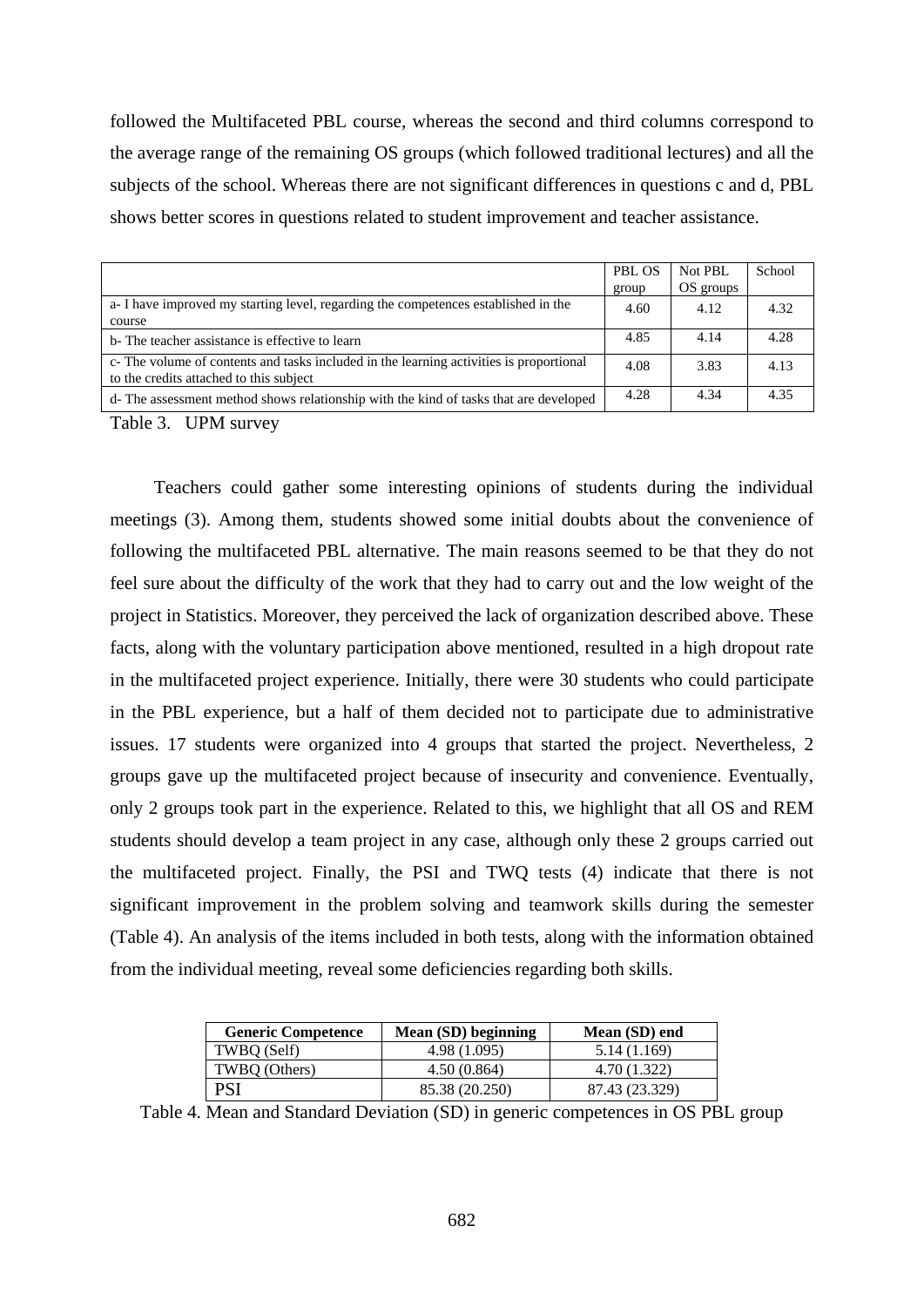**Curriculum:** Although the analysis of the information included in the reports and the surveys shows us that students spent a number of hours similar to the number of hours that were foreseen in the PBL course, students complained about the overall workload that they had to tackle taking into account the five compulsory subjects. Continuous evaluation has been incorporated recently in both degrees with limited experience, especially in those aspects related with the work load. Consequently, some work overload was detected in several weeks during the term.

**Assessment:** Subject regulations determined that students who developed the multifaceted project had to reach the same specific objectives as students who did not participate in the project, and they were evaluated with the same written test. This fact had a special importance in the Statistics´ case, since the project value was merely 20% of the final grade. The third semester of Software Engineering degree consists of five subjects. As we know, deadlines in the development of a project are more flexible than in short practical tasks and written tests, and consequently students tended to give the project a secondary role, paying more attention to written tests and shorter deadlines of other practical tasks. As a result, students had some delays in the project implementation. Table 3 displays that students do not appraise the assessment method used in PBL course better than in other courses.

**Faculty and Educational Vision:** In general, there is some resistance to the use of new educational methodologies among the EUI teachers and a limited number of them participate in seminars and courses about this topic. Regarding the point (6), 20 EUI teachers out of 130 are involved in 2 educational innovation groups. The number of educational innovation projects developed in 2010 was 3 and in 2011 it has been 5. These figures are lower than the average rate in the UPM. The final conclusions of the three teachers (7) who participated voluntarily in this experience point out some failings. Although they showed a keen interest in the PBL course, the lack of previous experience in this kind of multifaceted project pointed to some aspects that should be improved in future experiences. In particular, there were two aspects that were detrimental to REM subject. Firstly, teachers decided to give the project specifications in an incremental way to facilitate the project planning. This fact did not allow students to tackle conveniently some matters related to REM, where a global view of the project would have been more appropriate. Secondly, teachers perceived that matters related to each subject were too much differentiated in the project requirements, so we will need the specification of a global project that combines better the different areas as a whole.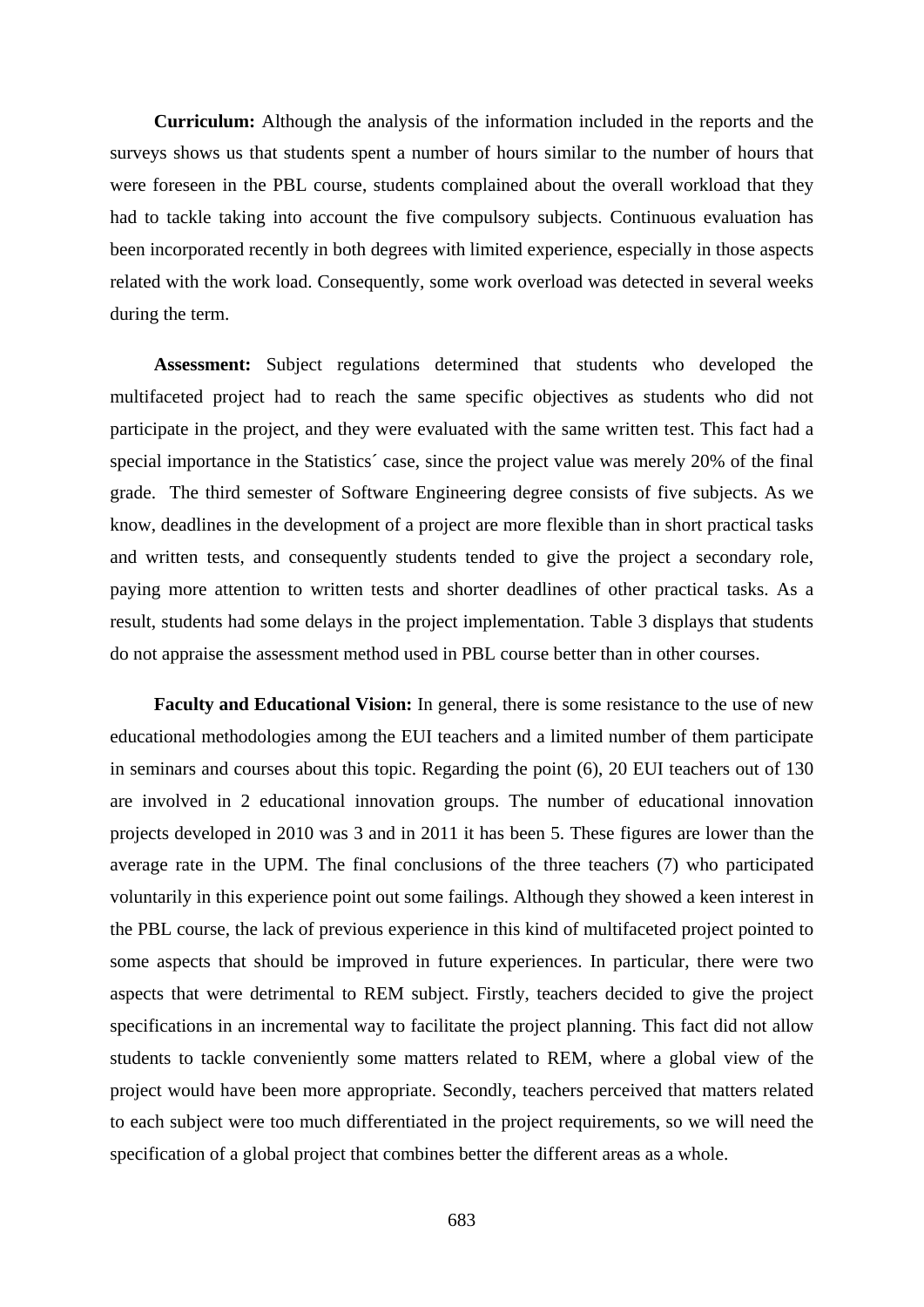### **Discussion**

This experience has been part of an educational innovation project with limited institutional support. Problems in the registration process produced some organizational troubles that have made the experience more difficult. Moreover, due to the perceived resistance to the introduction of new teaching methodologies, in some cases there was a significant lack of support from some teachers involved in related subjects and departments. These facts point to the need of a change of mentality and a direct involvement of the institution, which represent one the most important drawbacks.

EUI students are not used to dealing with ill-structured problems and they show some insecurity when they have to tackle some important decisions. Moreover, teachers perceived some inefficiency related to team-work and problem solving strategies. Nevertheless, surveys described in points (1) and (5) indicate that, despite the initial doubts, the PBL methodology is well received by students. Results of Table 2 indicate that they assimilate satisfactorily the new methodology. So, this lack of experience does not represent a strong drawback, but points to the need of specific training. Besides, some instruction about learning in PBL could be really helpful for student performance.

The curriculum structure establishes strict technical objectives for every subject and a large part of subjects are evaluated according to these objectives. This fact constitutes an important drawback when students have to deal with an ill-structured problem, since they tend to pay more attention to written tests than researching activities. Therefore, some changes are needed in assessment methods and regulation, as they seem to be quite strict and not adapted to active learning. Related to this, the uncoordinated working of the subjects that make up a semester, their strict technical objectives and their established assessment rules do not help at all the development of multifaceted projects. These drawbacks related to the curriculum, along with the resistance to the new methodologies make us conclude that changes related to new methodologies should be introduced in a straightforward and gradual.

To sum up, students, despite their lack of experience, have shown enough ability to adapt to new challenges and they do not represent the main obstacle. Changes in teacher´s mentality seem to be more difficult and they would be necessary to overcome the current resistance. On the other hand, the strict structure of the curriculum and the assessment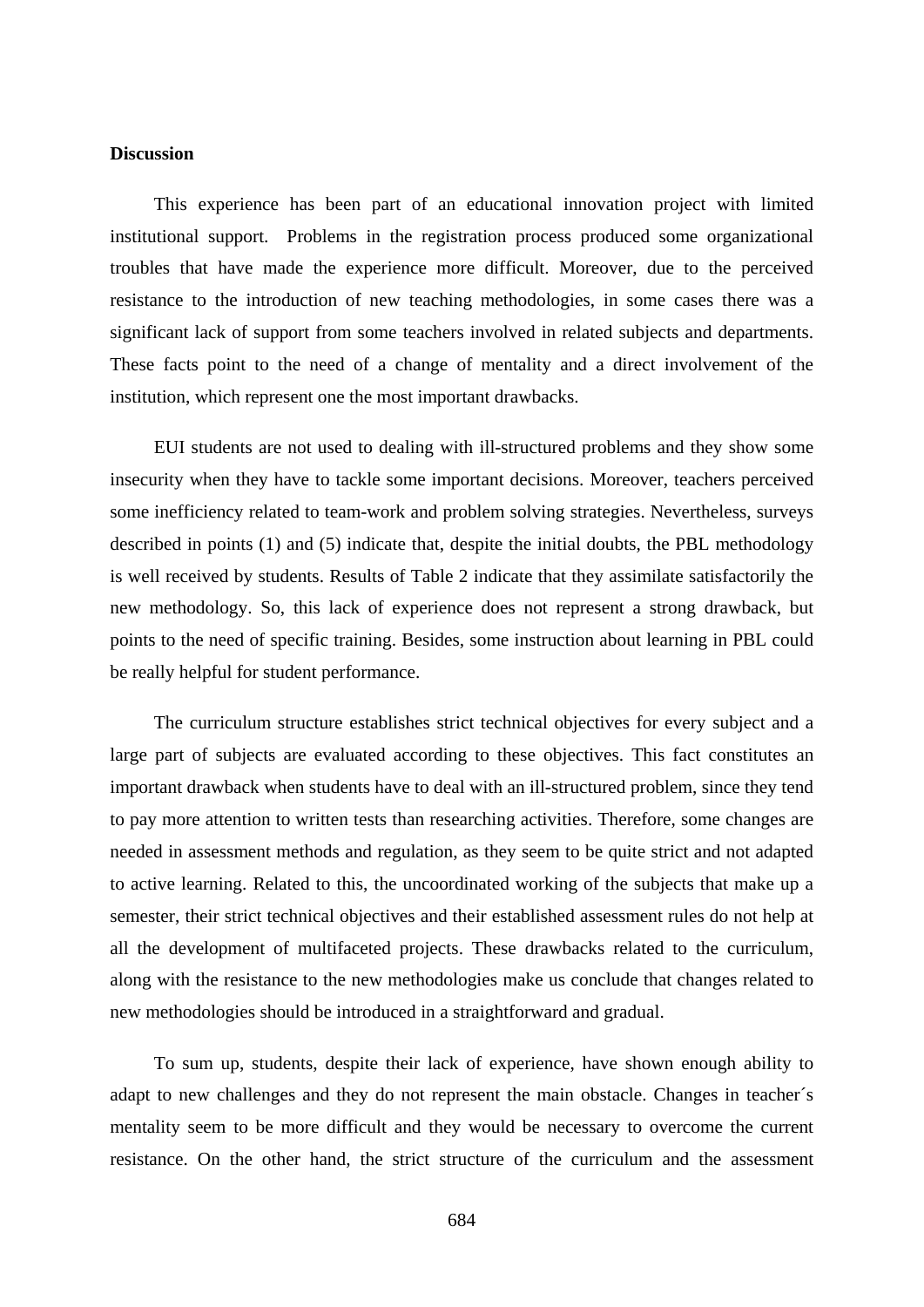regulations represent the strongest drawbacks to implement the multifaceted PBL course. These aspects should become more flexible according to active learning methodologies. Related to this, more institutional support seems to be central to achieving better results in the application of methodologies such as PBL.

#### **Conclusions and future work**

In conclusion, we highlight the changes that, from our point of view, should be made to overcome the main difficulties found in the introduction of a methodology as PBL. In the first place, some changes in teacher and student mentality about learning methodologies should be introduced. This will allow subsequent changes in academic regulation and practices. At the same time, some credits should be spent on teaching general competences, since currently there is no specific training about them and they are central to achieve success in PBL methodology. Moreover, students seem to have some important deficiencies in basic skills. Secondly, we propose the introduction of new assessment methods in tune with active learning, since traditional ones mean an important barrier to PBL success most of the time. Changes in the curriculum could come later, once the institution and a majority of teachers are in favour of supporting these methodologies.

Certainly, the best situation to introduce the PBL model is the inception of a new school or at least a new curriculum, since it affects the key dimensions of the university. Unfortunately, this is not the real situation of most schools, where the only choice is to apply this methodology to already existing structures. In these cases, a short-term application of the Aalborg model is not viable. Therefore, based on our experience, we outline some proposals to start a gradual introduction of Problem and Project based learning in our school. In future years we will suggest the integration of some general competences in current curricula. This integration will be done such a way that it affects the current organization as little as possible. The proposal will consist in developing a map that distributes general competences among semesters in a balanced way. Subjects which make up a semester will spend some practical credits in order to teach about the general competences selected for this semester. Then, subjects will require the students to show enough ability related to these skills according to the training they have received. Related to this, some new assessment methods will be suggested. The first term will deal with basic competences, among them teamwork, problem